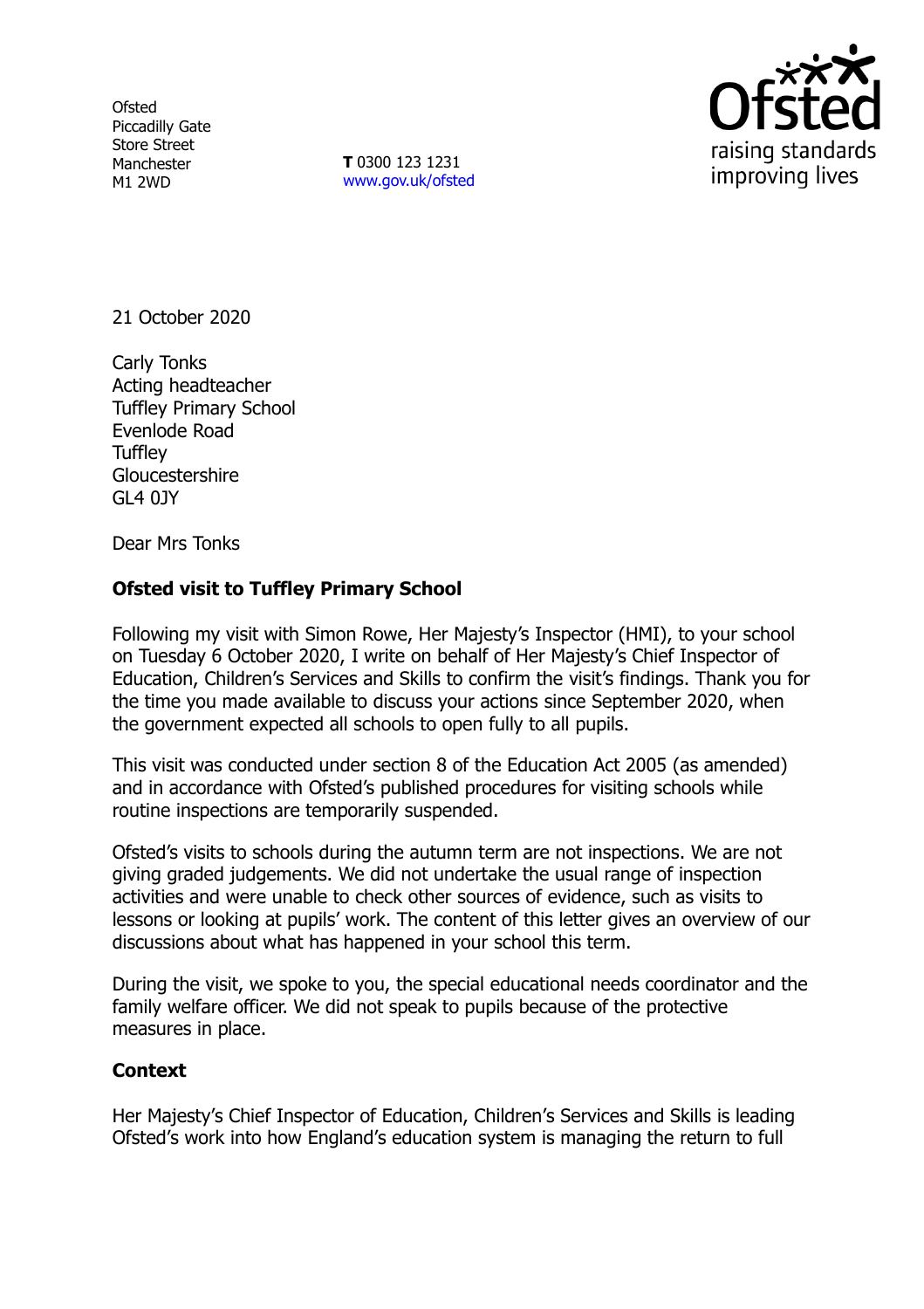

education for pupils following an extended break in formal schooling due to the COVID-19 (coronavirus) pandemic.

In undertaking this focused work, HMI are visiting a broad range of schools. HMI will visit a sample of:

- approximately 1,200 schools across all Ofsted grades (outstanding, good, requires improvement and inadequate)
- maintained schools, academies and free schools, special schools and centres of alternative provision, including those in cities, and coastal, town or rural communities.

The information from this visit will feed into Ofsted's national reporting so that the insights can be shared with the government and the education sector. We did not find any significant concerns during the visit. In such a case, an inspection report would be published on our website and available to parents and carers.

We did not consider your response to COVID-19 during the spring and summer terms 2020, when the school was not open to all pupils.

## **From this visit, inspectors noted that:**

- The school opened to pupils on 2 September 2020.
- The rate of pupils' attendance is similar to this time last year. All pupils, including children in the Reception Year, are attending full time.
- **Pupils are studying all subjects. Staff have altered curriculum plans in some** subjects. For example, in design and technology pupils will not participate in cookery lessons until term 5.
- Staff are prioritising reading, writing and mathematics. Some other subjects are now taught less frequently. Leaders expect pupils to be studying the full curriculum by the summer term.
- Teachers' assessments have identified gaps in pupils' phonics and reading skills. Additional phonics and reading support are in place for pupils.
- **Pupils are practising mental mathematics and times tables activities daily.** Teachers help pupils before and after mathematics lessons to correct mistakes and overcome misconceptions.
- Staff have prepared plans to deliver remote learning if pupils cannot attend in the future. A similar approach to that adopted during lockdown will be used.

Thank you again for contributing to this important national work. The views and experiences you have shared will help to inform future policy.